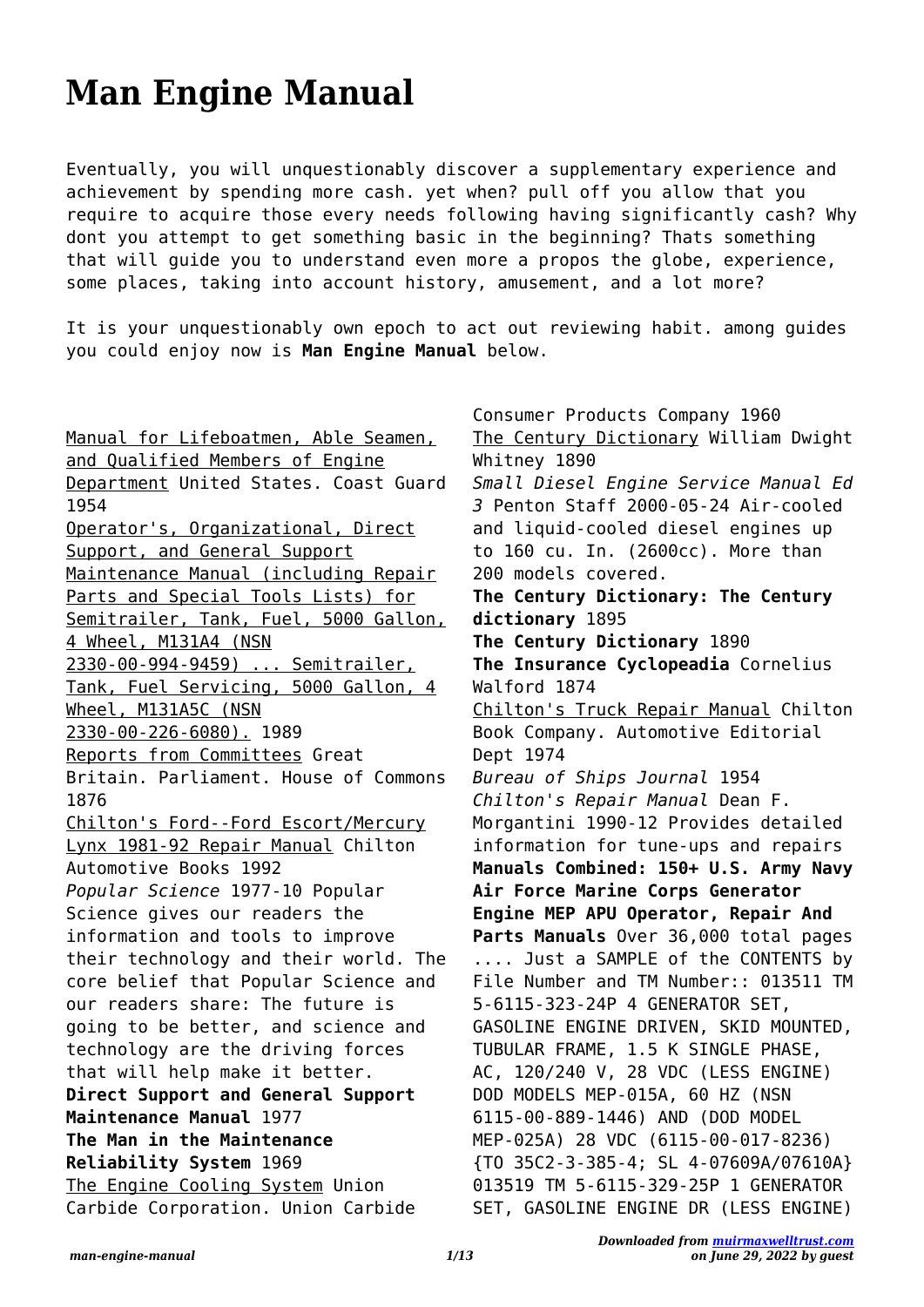0.5 KW, AC, 120/240 V, 60 HZ, 1 PHASE (DOD MODEL (FSN 6115-923-4469); 400 HZ (MODEL MEP-019A) (6115-940-7862) AN DC (MODEL MEP-024A) (6115-940-7867) {TO 35C2-3-440-14} 013537 TM 5-6115-457-12 7 GENERATOR SET, ENGINE DRIVEN, TACTICAL, SKID MTD; 100 KW, 3 PHASE, 4 WIRE, 120 240/416 V (DOD MODELS MEP-007A), UTILITY CLASS, 50/60 HZ (NSN 6115-00-133-9101), (MODEL MEP-106A) PRECISE CLASS, 50/60 H (6115-00-133-9102), (MODEL MEP-116A) PRECISE CLASS, 400 KW (6115-00-133-9103) INCLUDING OPTIONAL KITS (MODEL MEP-007 AWF) WINTERIZATION KIT, FUEL BURNING (6115-00-463-9082), (MEP-007AWE WINTERIZATION KIT, ELECTRIC (6115-00-463-9084), (MODEL MEP-007A DUMMY LOAD KIT (6115-00-463-9086) AND (MODEL MEP-007AWM) WHEEL 013538 TM 5-6115-457-34 12 GENERATOR SET, DIESEL ENGINE DRIVEN, TACTICAL SKID 100 KW, 3 PHASE, 4 WIRE, 120/208 AND 240/416 V (DOD MODELS MEP0 UTILITY CLASS, 50/60 HZ (NSN 6115-00-133-9101); (MODEL MEP106A) CLASS, 50/60 HZ (6115-00-133-9102) AND (MODEL MEP116A), PRECISE 400 HZ (6115-00-133-9103); INCLUDING OPTIONAL KITS (DOD MODELS MEP007AWF) WINTERIZATION KIT, FUEL BURNING (6115-00-463-9082); MEP007AWE) WINTERIZATION KIT, ELECTRIC (6115-00-463-9084); (MOD MEP007ALM) DUMMY LOAD KIT (6115-00-463-9086) AND (MODEL MEP007A MOUNTING KIT (6 013540 TM 5-6115-458-24P 9 GENERATOR SET, DIESEL ENGINE DRIVEN, TACTICAL, SKID MTD., 2 KW, 3 PHASE, 4 WIRE, 120/208 AND 240/416 VOLTS, DOD MODELS MEP009A UTILITY CLASS, 50/60 HZ (NSN 6115-00-133-9104) AND MODEL MEP108A PRECISE CLASS, 50/60 HZ (6115-00-935-8729) INCLUDING OPTIONAL K DOD MODELS MEP009AWF, WINTERIZATION KIT, FUEL BURNING (6115-00-403-3761), MODEL MEP009AWE, WINTERIZATION KIT, ELECTRIC (6115-00-489-7285) 013545 TM 5-6115-465-12 19 GENERATOR DIESEL

ENGINE DRIVEN, TACTICAL SKID MTD, 30 KW, 3 PHASE, 4 WIRE 120/208 AND 240/416 V (DOD MODEL MEP-005A), UTILITY CLASS, 50/6 (NSN 6115-00-118-1240), (MODEL MEP-104A), PRECISE CLASS, 50/60 (6115-00-118-1247), (MODEL MEP-114A), PRECISE CLASS, 400 HZ (6115-00-118-1248) INCLUDING AUXILIARY EQUIPMENT (DOD MODEL MEP WINTERIZATION KIT, FUEL BURNING (6115-00-463-9083), (MODEL MEP-WINTERIZATION KIT, ELECTRIC (6115-00-463-9085), (MODEL MEP-005A LOAD BANK KIT (6115-00-463-9088) AND (MODEL MEP-005AWM), WH 013547 TM 5-6115-465-34 12 GENERATOR SET, DIESEL ENGINE DRIVEN, TACTIC SKID MTD, 30 KW, 3 PHASE, 4 WIRE, 120/208 AND 240/416 V (DOD MO MEP-005A), UTILITY, 50/60 HZ (NSN 6115-00-118-1240), (MODEL MEP-104A), PRECISE, 50/60 HZ (6115-00-118-1247), (MODEL MEP-114 PRECISE, 50/60 HZ (6115-00-118-1248) INCLUDING OPTIONAL KITS (MODEL MEP-005AWF) WINTERIZATION KIT, FUEL BURNING (6115-00-463 (MODEL MEP-005AWE) WINTERIZATION KIT, ELECTRIC (6115-00-463-908 (MODEL MEP-005ALM) LOAD BANK KIT (6115-00-463-9088) (MODEL MEP- WHEEL MOUNTING KIT (6115-00 013548 TM 5-6115-545-12 18 GENERATOR DIESEL ENGINE DRIVEN, TACTICAL SKID MTD., 60 KW, 3 PHASE, 4 WIR 120/208 AND 240/416 VOLTS, DOD MODEL MEP-006A, UTILITY CLASS, 5 (NSN 6115-00-118-1243) DOD MODEL MEP-105A, PRECISE CLASS, 50/60 (6115-00-118-1252) DOD MODEL MEP-115A, PRECISE CLASS, 400 HZ (6115-00-118-1253) INCLUDING OPTIONAL KITS, DOD MODEL MEP006AWF WINTERIZATION KIT, FUEL BURNING (6115-00-407-8314) DOD MODEL MEP006AWE, WINTERIZATION KIT, ELECTRIC (6115-00-455-7693) DOD M MEP006ALM, LOAD BANK KIT (6115-00-407-8322) DOD MODEL MEP006 013550 TM 5-6115-545-34 12 INTERMEDIATE (FIELD) (DIRECT AND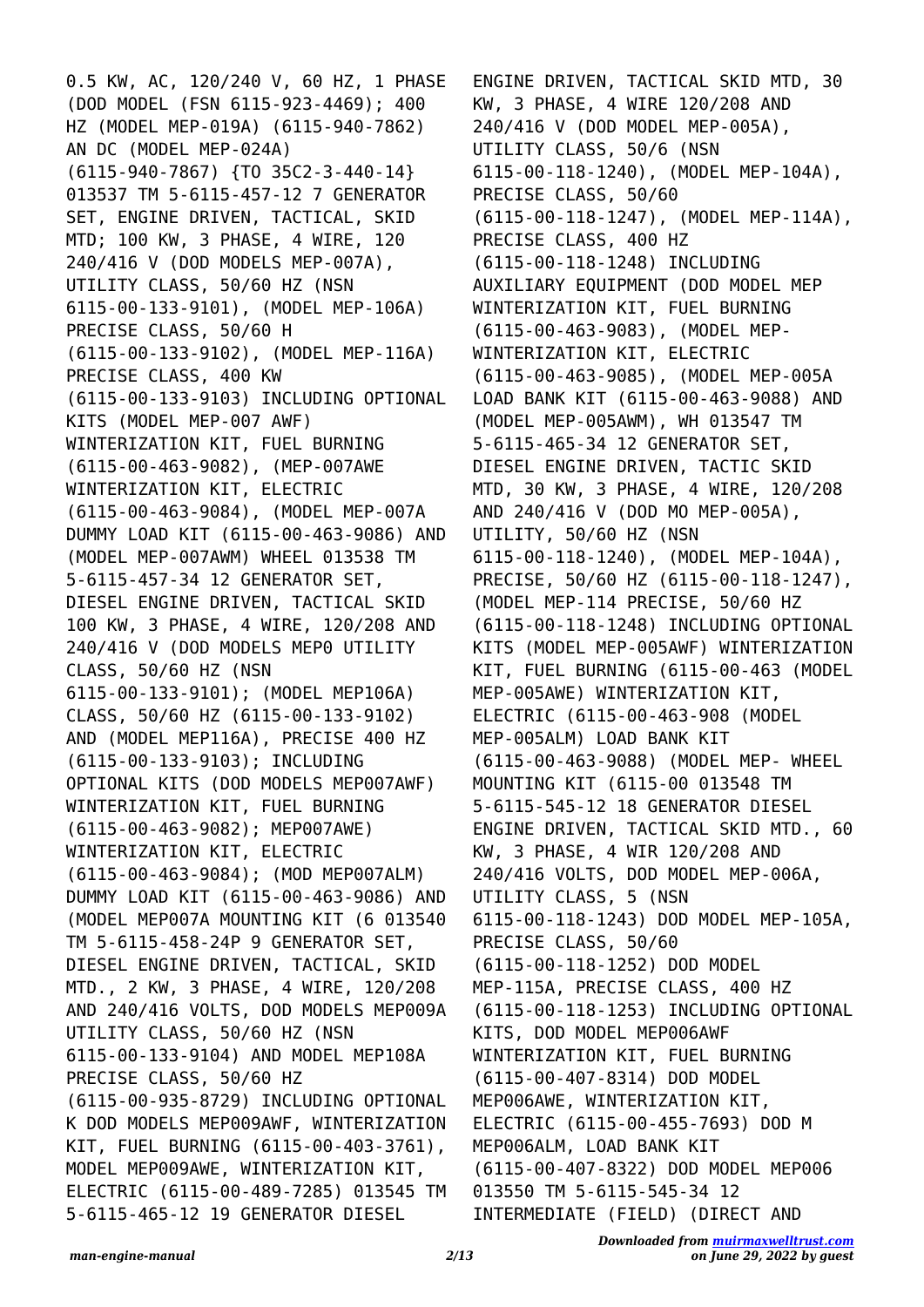GENERAL SUPPORT) AND DEPOT MAINTENANCE MANUAL FOR GENERATOR SET, DIESEL ENGINE DRIVEN, TAC SKID MTD., 60 KW, 3 PHASE, 4 WIRE, 120/208 AND 240/416 VOLTS DOD MODELS MEP-006A, UTILITY CLASS, 50/60 HZ (FSN 6115-118-1243 MEP-105A, PRECISE CLASS, 50/60 HZ (6115-118-1252) AND MEP-115A, PRECISE CLASS, 400 HZ (6115-118-1253) {TO 35C2-3-444-2; NAVFAC P-8-626-34; TM 00038G-35} 015378 TM 5-6115-323-14 10 GENERATOR GASOLINE ENGINE DRIVEN, SKID MOUNTED, TUBULAR FRAME, 1.5 KW, SI PHASE, AC, 120/240 V, 28 V, DC (LESS ENGINE) (DOD MODELS MEP-01 60 HZ (NSN 6115-00-889-1446) AND (MODEL MEP-025A) 28 V DC (6115-00-017-8236) {TO 35C2-3-385-1} 015380 TM 5-6115-332-24P 3 GENERATOR GASOLINE ENGINE: AIR COOLED, 5 KW, AC, 120/240 V, SINGLE PHASE; 120/208 V, 3 PHASE, SKID MOUNTED, TUBULAR FRAME (LESS ENGINE) M DESIGN: 60 HZ (DOD MODEL MEP-017A) (NSN 6115-00-017-8240); 400 (DOD MODEL MEP-022A) (6115-00-017-8241) {TO 35C2-3-424-24} 020611 LO 5-6115-457-12 GENERATOR SET, DIESEL ENGINE DRIVEN; SKID MTD, 100 KW, 3 PHASE, 120/208 AND 240/416 V (DOD MODELS MEP-007A), UTILITY CLASS, 50/ (NSN 6115-00-133-9101); (MODEL MEP-106A) PRECISE CLASS, 50/60 H (6115-00-133-9102) AND (MODEL MEP-116A), PRECISE CLASS, 400 HZ (6115-00-133-9103) 020612 LO 5-6115-458-12 GENERATOR SET, DIESEL ENGINE DRIVEN, SKID MTD, 200 KW, 3 PHASE, 4 WIRE, 120/208/416 VOLTS, DOD MODELS MEP-009A, UTILITY CLASS, 50/60 HERTZ (NSN 6115-00-133-9104), MEP-108A, PRECISE CLASS, 50 HERTZ (6115-00-935-8729) {LO 07536A-12} 020614 LO 5-6115-465-12 GENERATOR SET, DIESEL ENGINE DRIVEN, TACTICAL, SKID MOUNTED, 30 3 PHASE, 4 WIRE, 120/206 AND 240/416 V (DOD MODEL MEP-055A), UT CLASS, 50/60 HZ (NSN 6115-00-118-1240); (MODEL MEP 104A), PRECI CLASS, 50/60 HZ (6115-00-118-1247) AND (MODEL 114A)

PRECISE CLA 400 HZ (6115-00-118-1248) 025150 TM 5-6115-271-14 12 GENERATOR SET, GASOLINE ENGINE DRIVEN, S MTD, TUBULAR FRAME, 3 KW, 3 PHASE, AC, 120/208 AND 120/240 V, 2 DC (LESS ENGINE) DOD MODEL MEP-016A, 60 HZ (NSN 6115-00-017-823 MODEL MEP-016C 60 HZ (6115-00-143-3311) MODEL MEP-021A 400 HZ (6115-00-017-8238) MODEL MEP-021C 400 HZ (6115-01-175-7321) MODEL MEP-026A DC HZ (6115-00-017-8239) MODEL MEP-026C 28 V DC (6115-01-175-7320) {TO 35C2-3-386-1; TM 05926A-14; NAVFAC P-8-6 025151 TM 5-6115-271-24P 3 GENERATOR SET, GASOLINE ENGINE DRIVEN, SKID MOUNTED, TUBULA FRAME, 3 KW, 3 PHASE, AC; 120/208 AND 120/240 VOLTS, 28 VDC (LE ENGINE) (DOD MODEL MEP-016A) 60 HERTZ (NSN 6115-00-017-8237) (MEP-021A) 400 HERTZ (6115-00-017-8238) (MEP-026A) 28 VDC HERTZ (6115-00-017-8239) (MEP-016C) 60 HERTZ (6115-01-143-3311) (MEP- 400 HERTZ (6115-01-175-7321) (MEP-026C) 28 VDC HERTZ (6115-01-175-7320) {TO 35C2-3-386-4; SL-4-05926A} 032507 TM 5-6115-275-14 10 GENERATOR SET, GASOLINE ENGINE DRIVEN, SKID MOUNTED, TUBULAR FRAME, 10 KW, AC, 120/208V PHASE, AND 120/240V, SINGLE PHASE, LESS ENGINE: DOD MODELS MEP- HZ, (NSN 6115-00-889-1447) AND MEP-023A, 400 HZ (6115-00-926-08 {NAVFAC P-8-615-14; TO 35C2-3-452-1} (THIS ITEM IS INCLUDED ON EM 0086, EM 0088 & EM 0127) 032508 TM 5-6115-275-24P 5 GENERATOR, GASOLINE ENGINE DRIVEN, SKID MOUNTED, TUBULAR FRAME, 10 KW, AC, 120/208 V, 3 PHASE AND 120/240 V, SINGLE PHASE (LESS ENGINE); D MEP-018A, UTILITY CLASS, 60 HZ (NSN 6115-00-889-1447) AND MEP-0 PRECISE CLASS, 400 HZ (6115-00-926-0843) {NAVFAC P8-615-24P; TO 35C2-3-452-4} (THIS ITEM IS INCLUDED ON EM 0086, EM 0088 & EM 0127) 032551 TM 5-6115-584-12 11 GENERATOR SET, DIESEL ENGINE DRIVEN, TACTICAL SKID MTD, 5 KW, 1 PHASE, 2 WIRE; 1 PHASE,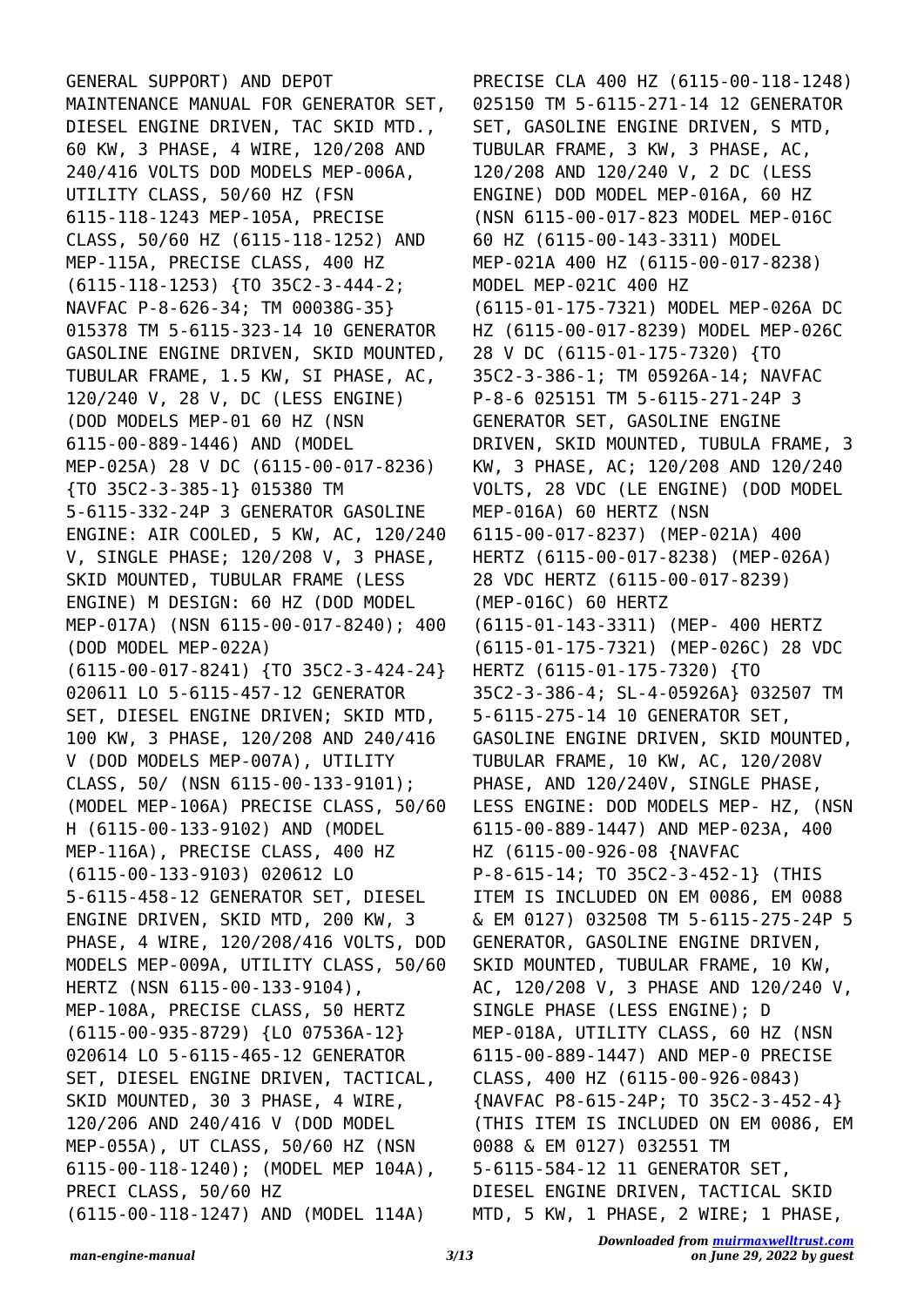3 WIRE; 3 PHASE, 4 WIRE, 120, 120/240 AND 120/208 V (DOD MODEL MEP-002A) UTILITY CLASS, 60 HZ (NSN 6115-00-465-1044) {NAVFAC P-8-622-12; TO 35C2-3-456-1; TM 05682C-12} 032640 TM 5-6115-585-12 12 GENERATOR SET, DIESEL ENGINE DRIVEN, TACTICAL SKID MTD, 10 KW, 1 PHASE, 2 WIRE 1 PHASE, 3 WIRE AND 3 PHASE, 4 WIRE; 120, 120/240 AND 120/208 V (DOD MODEL MEP-003A) UTILITY CLASS, 60 HZ (NSN 6115-00-465-1030 AND (MODEL MEP-112A), UTILITY CLASS, 400 HZ (6115-00-465-1027) {NAVFAC P-8-623-12; TO 35C2-3-455-1; TM-05684C/05685B-12} 032781 TM 5-6115-584-34 8 GENERATOR SET, DIESEL ENGINE DRIVEN, TAC SKID MOUNTED, 5 KW, 1 PHASE, 2 WIRE, 1 PHASE, 3 WIRE, 3 PHASE, 120, 120/240 AND 120/208 V (DOD MODEL MEP-002A), UTILITY CLASS, (NSN 6115-00-465-1044) {NAVFAC P-8-622-34; TO 35C2-3-456-2; TM 0568C-34} 032936 TM 5-6115-329-14 4 GENERATOR SET GASOLINE ENGINE DRIVEN, 0.5 KW (LESS ENGINE) (DOD MODEL MEP-014 UTILITY CLASS, 60 HZ) (NSN 6115-00-923-4469), (DOD MODEL MEP-01 UTILITY CLASS, 400 HZ (6115-00-940-7862) AND (DOD MODEL MEP-024 UTILITY CLASS, 28 VDC (6115-00-940-7867) {TO 35C2-3-440-1} 033374 TM 5-6115-332-14 10 GENERATOR SET, TAC GASOLINE ENGINE: AIR COOLED, 5 KW, AC, 120/240 V, SINGLE PHASE, V, 3 PHASE, SKID MOUNTED, TUBULAR FRAME (LESS ENGINE) (MILITARY DOD MODEL MEP-017A), UTILITY, 60 HZ (NSN 6115-00-017-8240) AND MODEL MEP-022A), UTILITY, 400 HZ (6115-00-017-8241) {NAVFAC P-8-614-14; TO 35C2-3-424-1} 033750 TM 5-6115-585-34 9 GENERATOR SET, DIESEL ENGINE DRIVEN, TAC SKID MOUNTED, 10 KW, 1 PHASE, 2 WIRE, 1 PHASE, 3 WIRE, 3 PHASE, 4 WIRE, 120, 120/240 AND 120/208 VOLTS (DOD MODEL MEP-003A), UT CLASS, 60 HZ (NSN 6115-00-465-1030) {NAVFAC P-8-623-12; TO 35C2-3-455-2; TM-05684C/05685B-34} 034072 TM 5-6115-585-24P 5 GENERATOR

SET, DIESEL ENGINE DRIVEN, TA SKID MTD, 10 KW, 1 PHASE, 2 WIRE; 1 PHASE, 3 WIRE; 3 PHASE, 4 W 120, 120/240 AND 120/208 V (DOD MODELS 003A), UTILITY CLASS, 60 (NSN 6115-00-465-1030) AND (MODEL MEP-112A), UTILITY CLASS, 400 (6115-00-465-1027) {NAVFAC P-8-623-24P; TO 35C2-3-455-4; SL-4-05684C/06585B} 040180 TM 5-6115-584-12-HR HAND RECEIPT MANUAL COVERING END ITEM/COMPONENTS OF END ITEM (C BASIC ISSUE ITEMS (BII), AND ADDITIONAL AUTHORIZATION LIST (AAL GENERATOR SET, DIESEL ENGINE DRIVEN, TACTICAL SKID MTD, 5 KW, 1 WIRE; 1 PH, 3 WIRE; 3 PH, 4 WIRE, 120, 120/240 AND 120/208 V (D MEP-002A) UTILITY CLASS, 60 HZ (NSN 6115-00-465-1044) 040833 TM 5-6115-458-12-HR HAND RECEIPT MANUAL COVERING THE END ITEM/COMPONENTS OF END ITE BASIC ISSUE ITEMS (BII), AND ADDITIONAL AUTHORIZATION LIST (AA GENERATOR SET, DIESEL ENGINE DRIVEN, TACTICAL, SKID MOUNTED, 20 3 PHASE, 4 WIRE, 120/208 AND 240/416 V (DOD MODEL MEP-009A), UT CLASS, 50/60 HZ (NSN 6115-00-133-9104) AND (DOD MODEL MEP-108A) PRECISE CLASS, 50/60 HZ (6115-00-935-8729) 040843 TM 5-6115-593-34 GENERATOR SET, DIESEL ENGINE DRIVEN, TAC SKID MTD, 500 KW, 3 PHASE, 4 WIRE, 120/208 AND 240/416 VOLTS DOD MODEL, MEP-029A, CLASS UTILITY, 50/60 HZ, (NSN 6115-01-030- DOD MODEL, MEP-029B, CLASS UTILITY, 50/60 HZ, (6115-01-318-6302 INCLUDING OPTIONAL KITS DOD MODEL, MEP-029AHK, HOUSING KIT, (6115-01-070-7550), DOD MODEL, MEP-029ACM, AUTOMATIC CONTROL MO (6115-01-275-7912) DOD MODEL, MEP-029ARC, REMOTE CONTROL MODULE (6110-01-070-7553) DOD MODEL, MEP-029ACC, REMOTE CONTROL CABLE, (6110-01-087-4127) {NAVFAC P-8 041070 TM 5-6115-593-12 GENERATOR SET, ENGINE DRIVEN, TACTICAL SKID MTD, 500 KW, 3 PHASE, 4 WIRE; 120/ 240/416 VOLTS DOD MODEL MEP-029A; CLASS UTILITY, HERTZ 50/60; (NSN 6115-01-030-6085); MEP-029B; UTILITY;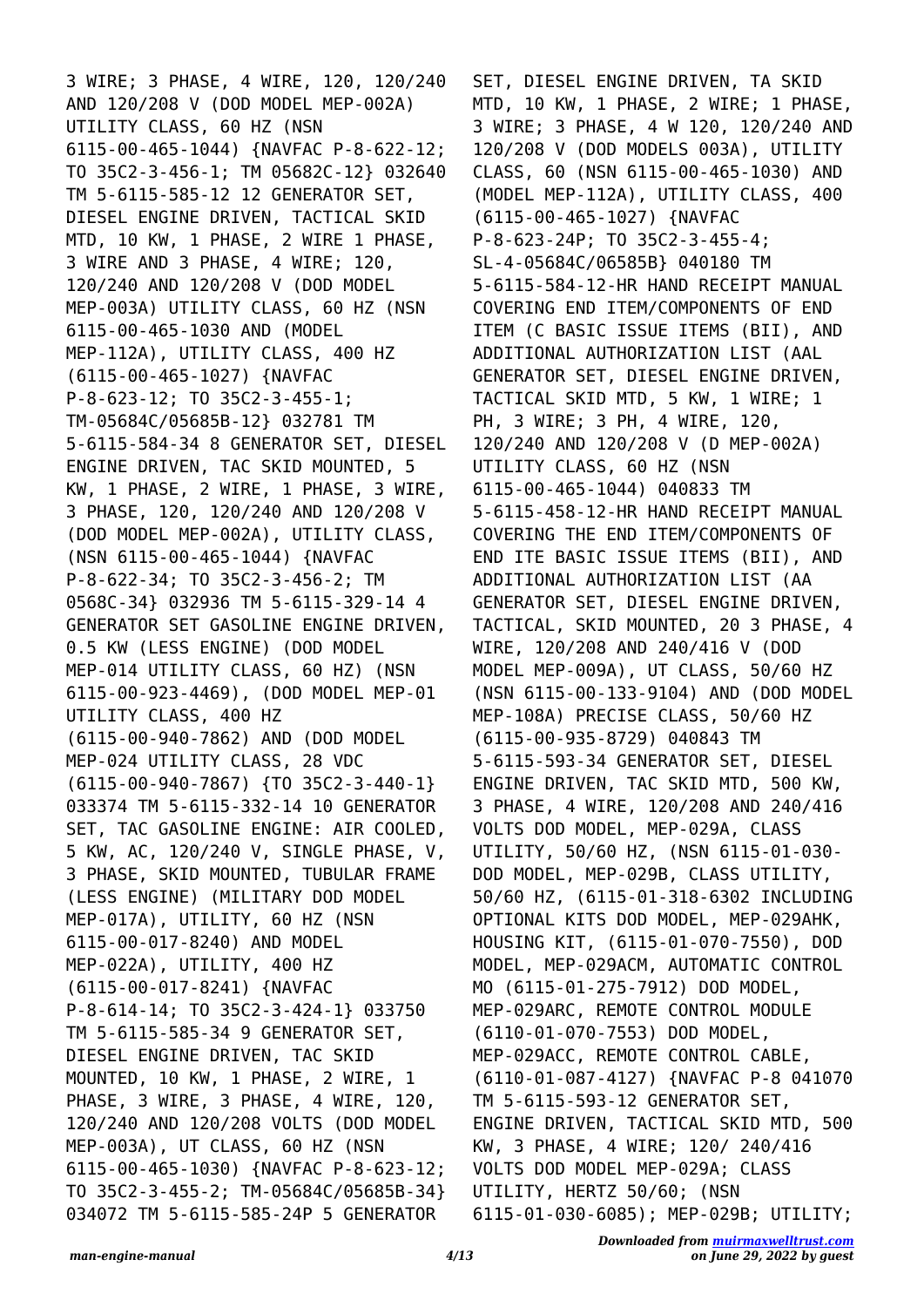50/60; (6115-01-318- INCLUDING OPTIONAL KTS DOD MODELS MEP-029AHK; NOMENCLATURE HOUS (6115-01-070-7550) MEP-029ACM; AUTOMATIC CONTROL MODULE; (6115-01-275-7912); MEP-029ARC, REMOTE CONTROL MODULE, (6110-01-070-7553); MEP-029ACC, REMOTE CONTROL CABLE (6110-01-087-4127) {TO 35C2-3-463-1} 041338 LO 55-1730-229-12 POWER UNIT, AVIATION, MULTI-OUTPUT GTED ELECTRICAL, HYDRAULIC, PNEUMATIC (AGPU), WHEEL MOUNTED, SELF-PROPELLED, TOWABLE DOD MODEL-MEP-360A, CLASS-PRECISE, HERTZ-400, (NSN 1730-01-144-1897 042791 TM 5-6115-457-12-HR HAND RECEIPT MANUAL COVERING THE BASIC ISSUE ITEMS (BII) FOR GE SET, DIESEL ENGINE DRIVEN, TACTICAL, SKID MTD; 100 KW, 3 PHASE, 120/208 AND 240/416 V (DOD MODELS MEP007A), UTILITY CLASS, 50/6 (NSN 6115-00-133-9101), (MODEL MEP-106A), PRECISE CLASS, 50/60 (6115-00-133-9102) AND (MODEL MEP116A) PRECISE CLASS, 400 HZ (6115-00-133-9103) 043437 TM 5-6115-593-24P 1 GENERATOR SET, DIESEL ENGINE DRIVEN, TACTICAL SKID MOUNTED, 500 KW, 3 PHA 4 WIRE; 120/208 AND 240/416 VOLTS DOD MODEL MEP-029A UTILITY CL 50/60 HZ (NSN 6115-01-030-6085) MEP-029B UTILITY CLASS, 50/60 (6115-01-318-6302) INCLUDING OPTIONAL KITS DOD MODEL MEP-029AHK HOUSING KIT (6115-01-070-7550) MEP-029ACM AUTOMATIC CONTROL MOD (6115-01-275-7912) MEP-029ARC REMOTE CONTROL MODULE (6110-01-070-7553) MEP-029ACC REMOTE CONTROL CABLE (6110-01-087 {NAVFAC P-8-631-24P; TO 35C2-3-463-4} 044703 TM 5-6115-545-12-HR HAND RECEIPT MANUAL COVERING COMPONENTS OF END ITEM (COEI), BAS ITEMS (BII), AND ADDITIONAL AUTHORIZATION LIST (AAL) FOR GENERA DIESEL ENGINE DRIVEN, TACTICAL SKID MTD, 60 KW, 3 PHASE, 4 WIRE 120/208 AND 240/416 V (DOD MODELS MEP-006A) UTILITY CLASS, 50/6

(NSN 6115-00-118-1243), (MODEL MEP-105A) PRECISE CLASS, 50/60 H (6115-00-118-1252) AND (MODEL MEP-115A) PRECISE CLASS, 400 HZ (6115-00-118-1253) 050998 TM 5-6115-600-12 8 GENERATOR DIESEL ENGINE DRIVEN, TACTICAL SKID MTD, 100 KW, 3 PHASE, 4 WIR 120/208 AND 240/416 V (DOD MODEL MEP-007B) CLASS UTILITY, 50/60 (NSN 6115-01-036-6374) INCLUDING OPTIONAL KITS, DOD MODEL MEP00 WINTERIZATION KIT, FUEL BURNING AND MEP007BWE WINTERIZATION KIT ELECTRIC 051007 TM 5-6115-600-24P 4 GENERATOR SET, DIESEL ENGINE DRIVEN, 100 KW, 3 PHASE, 4 WIRE, 120/208 AND VOLTS (DOD MODEL MEP-007B), UTILITY CLASS, 50/60 HZ (NSN 6115-01-036-6374) INCLUDING OPTIONAL KITS, DOD MODEL MEP007BWF, WINTERIZATION KIT, FUEL BURNING AND MEP007BWE WINTERIZATION KIT, ELECTRIC {TO 35C2-3-442-14; NAVFAC P-8-628-24P; SL-4-07464B} 057268 LO 5-6115-600-12 GENERATOR SET, DIESEL ENGINE DRIVEN; TACTICAL, SKID MTD, 100 KW PHASE, 4 WIRE; 120/208 AND 240/416 V (DOD MODEL MEP007B), CLASS UTILITY, 50/60 HZ (NSN 6115-01-036-6374) 057513 LO 5-6115-604-12 GENERATOR SET, DIESEL ENGINE DRIVEN, AIR TRANSPORTABLE; SKID MT 750 KW, 3 PHASE, 4 WIRE; 2400/4160 AND 2200/3800 VOLTS (DOD MOD MEP208A) CLASS PRIME UTILITY, HZ 50/60 (NSN 6115-00-450-5881) {LI 6115-12/9} 060183 TM 5-6115-612-24P 6 GENERATOR SET, AVIATION, GAS TURBINE ENGINE DRIVEN, INTEGRA TRAILER MOUNTED, 10KW, 28 VOLTS MODEL MEP-362A, PRECISE, DC (NSN 6115-01-161-3992) {TM 6115-24P/1; AG-320B0-IPE-000; TO 35C2-3-471-4} 060188 TM 5-6115-612-34 4 GENERATOR SET, AVIATION, GAS TURBINE ENG DRIVEN, INTEGRAL TRAILER MOUNTED 10KW 28 VOLTS DOD MODEL MEP 36 PRECISE, DC, (NSN 6115-01-161-3992) {AG-320BO-MME-OOO; TM 6115- TO 35C2-3-471-2} 060645 LO 5-6115-612-12 AVIATION GENERATOR SET, GAS TURBINE, ENGINE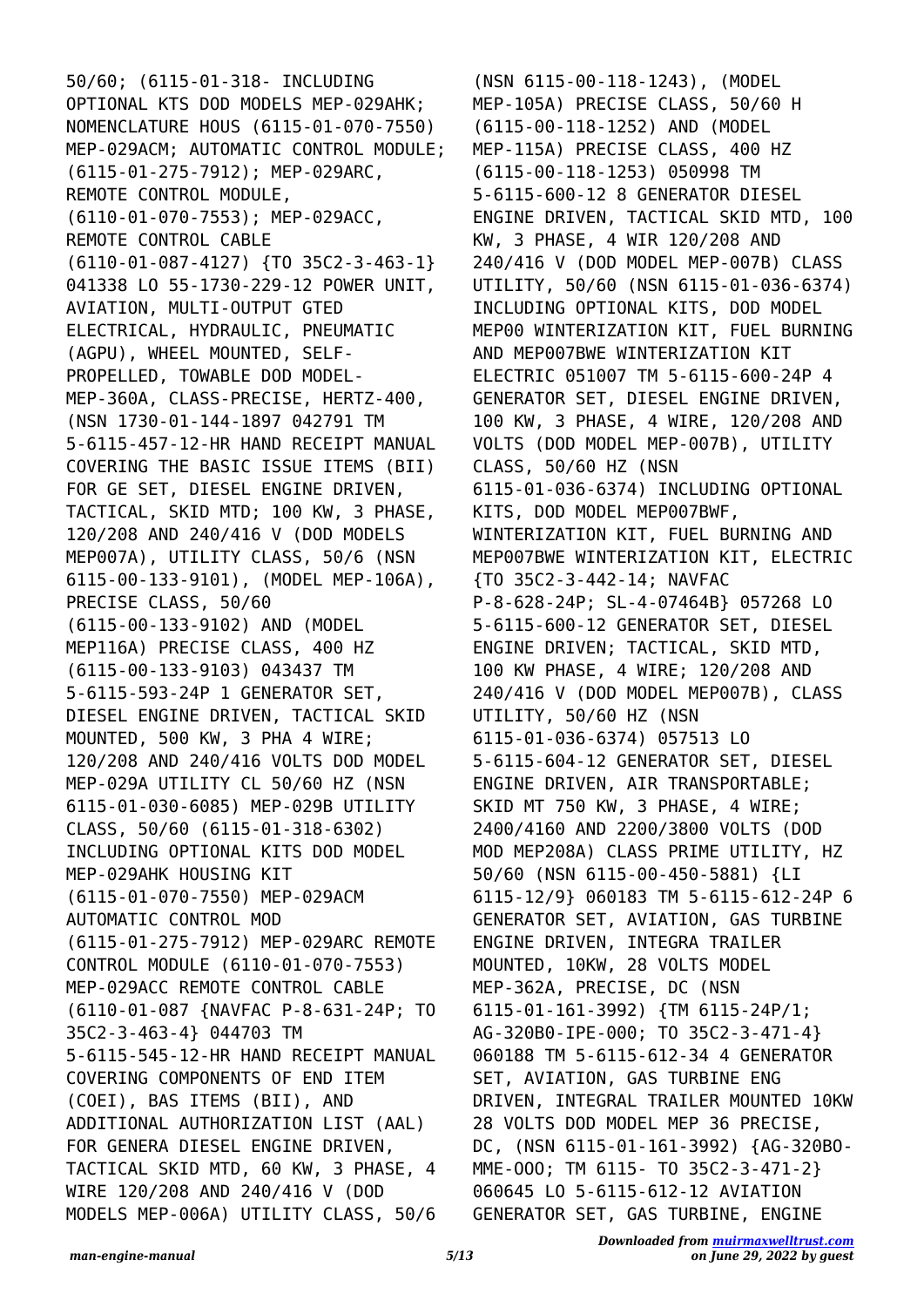DRIVEN, INTEGRAL TR MOUNTED, 10KW, 28 VOLTS DC DOD MODEL MEP 362A CLASS PRECISE (NSN 6115-01-161-3992) 060921 TM 55-1730-229-34 5 POWER UNIT, AVIATION, MULTI-OUTPUT GTED, ELECTRICAL, HYDRAULIC, PNEUMATIC (AGPU) WHEEL MOUNTED, SELF-PROPELLED, TOWA AC 400HZ, 3PH, 0.8 PF, 115/200V, 30 KW, DC 28VDC 700 AMPS, PNEUMATIC, 60 LBS/MIN. AT 40 PSIG, HYDRAULIC, 15 GPM AT 3300 PS DOD MODEL MEP-360A, CLASS PRECISE, 400 HERTZ, (NSN 1730-01-144- {AG 320A0-MME-000; TO 35C2-3-473-2; TM 1730-34/1} 060922 TM 55-1730-229-12 8 POWER UNIT, AVIATION, MULTI-OUTPUT GTED ELECTRICAL, HYDRAULIC, PNEUMATIC (AGPU) WHEEL MOUNTED, SELF-PROPELLED, TOWABLE, AC 400HZ, 3PH, 0.8 PF, 115/200V, 30 KW, DC 28 VDC 700 AMPS, PNEUMATIC 60 LBS/M AT 40 PSIG, HYDRAULIC 15 GPM AT 3300 PSIG, DOD MODEL MEP-360A, CLASS PRECISE, HERTZ 400, (NSN 1730-01-144-1897) {AG 320A0-OMM-OOO; TO 35C2-3-473-1; TM 1730-12/1} 061758 LO 5-6115-614-12 GENERATOR SET, DIESEL ENGINE DRIVEN, TACTICAL SKID MTD. 200 KW, 3 PHASE, 4 WIRE, 120/208 AND 240/416 VOLTS MODEL MEP009B, UTILI 50/60 HERTZ, (NSN 6115-01-021-4096) 061772 LO 5-6115-622-12 GENERATOR SET, DIESEL ENGINE-DRIVEN, WHEEL MOUNTED 750-KW, 3-PH 4-WIRE, 2200/3800 AND 2400/4160 VOLTS CUMMINS ENGINE COMPANY IN MODEL KTA-2300G-2 DOD MODEL MEP-012A; CLASS UTILITY; HERTZ 062762 LO 5-6115-615-12 GENERATOR SET, DIESEL ENGINE DRIVEN, TACTICAL SKID MOUNTED, 3 K MODEL 016B; CLASS UTILITY MODE 50/60 HZ (NSN 6115-01-150-4140); DOD MODEL MEP-021B; CLASS UTILITY; MODE 400 HZ (6115-01-151-812 DOD MODEL MEP-026B; CLASS UTILITY; MODE 28 VDC (6115-01-150-036 {LI 05926B/06509B-12/5; P-8-646-LO} 064310 TM 5-6115-626-14&P 2 POWER UNIT PU-406B/M (NSN 6115-00-394-9576) MEP-005A 30 KW 60 HZ GENERATOR SET M200A1 2-WHEEL4-TIRE, MODIFIED TRAILER 064390 TM 5-6115-632-14&P 5

POWER UNIT PU-753/M (NSN 6115-00-033-1 MEP-003A 10 KW 60 HZ GENERATOR SET M116A2 2-WHEEL, 2-TIRE, MODI TRAILER 064392 TM 5-6115-629-14&P 3 POWER PLANT AN/AMJQ-12A (NSN 6115-00-257-1602) (2) MEP-006A 60HZ, GENERATOR SETS (2) M200A1 2-WHEEL, 4-TIRE, MODIFIED TRAIL 064443 TM 5-6115-625-14&P 2 POWER UNIT PU-405A/M (NSN 6115-00-394-9577) MEP-004A 15 KW 60 HZ GENERATOR SET M200A1 2-WHEEL, 4- TIRE, MODIFIED TRAILER (THIS ITEM IS INCLUDED ON EM 0086 & EM 0087) 064445 TM 5-6115-633-14&P 4 POWER PLANT AN/MJQ-18 (NSN 6115-00-033-1398) (2) MEP-003A 1 60 HZ GENERATOR SETS M103A3 2-WHEEL 1 1/2 TON MODIFIED TRAILER 064446 TM 5-6115-628-14&P 4 POWER PLANT AN/MJQ-15 (NSN 6115-00-400-7591) (2) MEP-113A 1 400 HZ GENERATOR SETS, (2) M200A1 2- WHEEL, 4-TIRE, MODIFIED TRA (THIS ITEM IS INCLUDED ON EM 0086) 064542 TM 5-6115-631-14&P 4 POWER PLANT AN/MJQ-16 (NSN 61 15-00-033-1395) (2) MEP-002A 5 KW 60 HZ GENERATOR SETS M103A3 2-WHEEL, 2-TIRE, MODIFIED TRAI 065071 TM 55-1730-229-24P 6 POWER AVIATION, MULTI-OUTPUT GTED ELECTRICAL, HYDAULIC, PNEUMATIC (AG WHEEL MOUNTED, SELF-PROPELLED, TOWABLE AC 400 HZ, 3 PH, 0.8 PF, 115/200V, 30 KW DC 28 VDC 700 AMPS PNEUMATIC 60 LBS/MIN. AT 40 HYDRAULIC 15 GPM AT 3300 PSIG DOD MODEL MEP-360A, CLASS PRECISE 400 HERTZ (NSN 1730-01-144-1897) {TO 35C2-3-473-4; TM 1730-24P/ AG 320A0- IPB-000} 065603 TB 5-6115-593-24 WARRANTY PROGRAM FOR GENERATOR SET DOD MODEL MEP-029A HOUSING K DOD MODEL MEP-029AHK 066727 TM 5-6115-640-14&P 2 POWER AN/MJQ-32 (NSN 6115-01-280-2300) AN/MJQ-33 (6115-01-280-2301) ( MEP-701A 3KW 60 HZ ACOUSTIC SUPPRESSION KIT GENERATOR SETS M116 2-WHEEL, 2-TIRE, 3/4-TON MODIFIED TRAILERS 066808 TM 5-6115-627-14&P 2 POWER PLANT AN/MJQ-10A (NSN 6115-00-394-9582);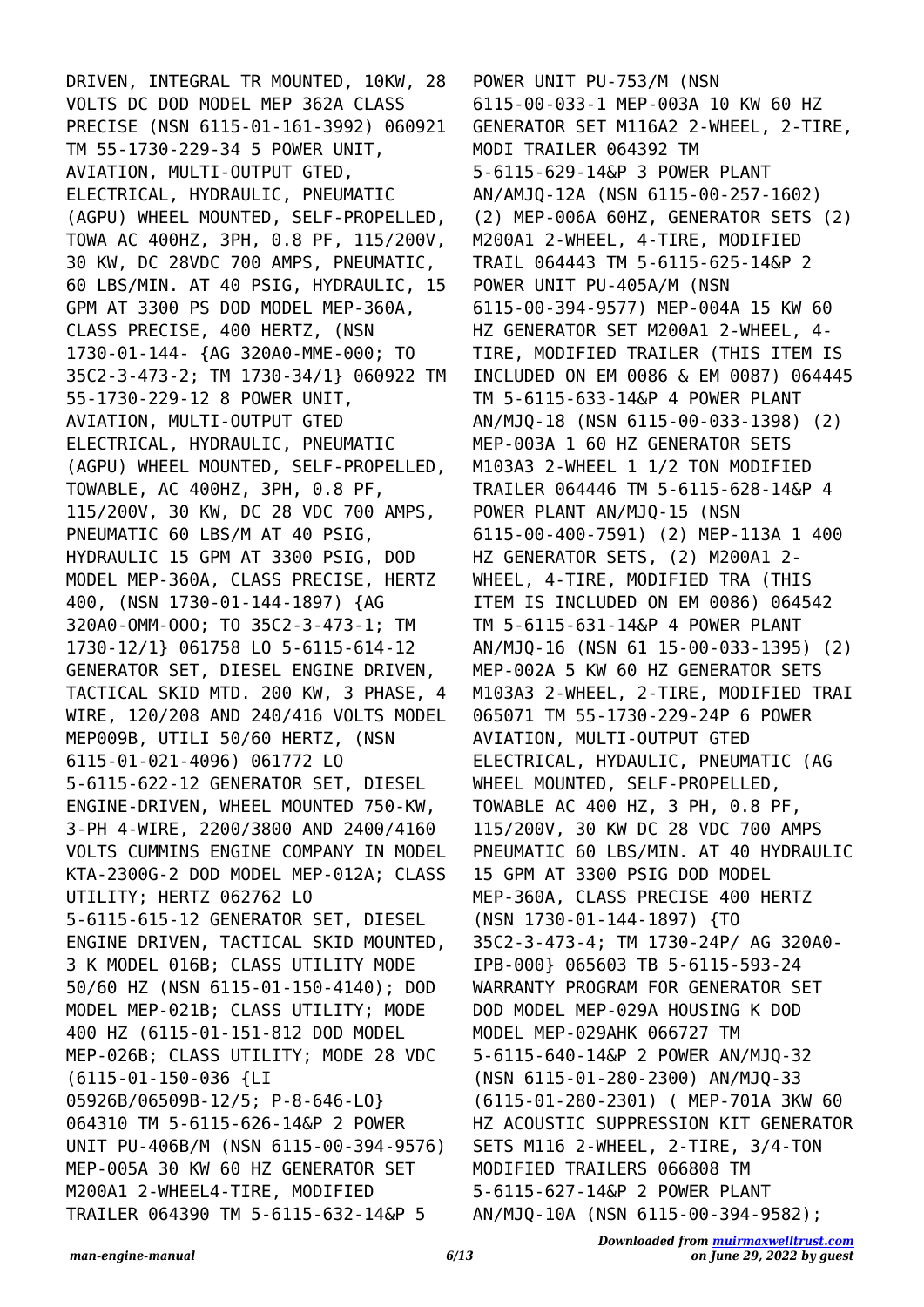(2) MEP-005A 30 KW 60 HZ GEN SETS; (2) M200A1 2-WHEEL, 4 TIRE MODIFIED TRAILERS 066809 TM 5-6115-630-14&P 4 POWER UNIT, PU-751/M (NSN 6115-00-033-1373) MEP-002A, 5 KW, 60 HZ GENERATOR SET M116A1 2-WHEEL, 2- TIRE, MODIFIED TRAILER 066824 TM 5-6115-465-10-HR 1 HAND RECEIPT MANUAL COVERING END ITEM/COMPONENTS OF END ITEM (C BASIC ISSUE ITEMS, (BII) AND ADDITIONAL AUTHORIZATION LIST (AAL GENERATOR SET, DIESEL ENGINE DRIVEN, TACTICAL SKID MOUNTED, 30K 4 WIRE, 120/208 AND 240/416 VOLTS - MEP-005A, UTILITY, 50/60 HE (NSN 6115-00-118-1240); MEP-104A, PRECISE, 50/60 HERTZ, (6115-00-118-1247): MEP-114A, PRECISE, 400 HERTZ, (6115-00-118- INCLUDING AUXILIARY EQUIPMENT MEP-005AWF WINTERIZATION KIT, FUE BURNING (6115-00-463-9083); MEP-005AWE, WINTERIZATION KIT, ELEC (6115-00 067310 TM 9-6115-650-14&P 1 POWER PLAN AN/MJQ-25 (NSN 6115-01-153-7742) (2) MEP-112A 10 KW 400 HZ GENE SETS M103A3 2-WHEEL, 2- TIRE, MODIFIED TRAILER 067311 TM 9-6115-653-14&P 2 POWER UNIT PU-732/M (NSN 6115-00-260-3082) MEP-113A 15 KW 400 HZ GENERATOR SET M200 2-WHEEL, 4- TIRE, MODIFIED TRAILER 067544 TM 9-6115-652-14&P 1 POWER UNIT PU-760/M (NSN 6115-00-394-9581) MEP-114A 30 KW 400 HZ GENERATOR M200A1 2-WHEEL, 4- TIRE, MODIFIED TRAILER 067632 TM 9-6115-648-14&P POWER UNIT PU-650B/G (NSN 6115-00-258-1622) MEP-006A 60 KW 60 HZ GENERATOR M200A1 2-WHEEL, 4- TIRE, MODIFIED TRAILER 067744 TM 9-6115-646-14&P 1 POWER UNIT PU-495A/G, (NSN 6115-00-394-9575) AND PU-495B/G, (6115-01-134-0 MEP-007A 100 KW, 60 HZ OR MEP-007B, 100 KW, 60 HZ GENERATOR SET M353-2-WHEEL, 2-TIRE MODIFIED TRAILER 067746 TM 9-6115-651-14&P POWER UNIT 707A/M (NSN 6115-00-394-9573) MEP-115A, 60 KW, 400 HZ GENERATOR M200A1, 2-WHEEL, 4-TIRE, MODIFIED TRAILER 067879 TM 9-6115-647-14&P 1 POWER UNIT PU-789/M (NSN 6115-01-208-9827) MEP-114A, 30

KW 400 HZ GENERATOR SET M353 2-WHEEL, 2-TIRE, MODIFIED TRAILER 069601 TM 9-6115-464-10-HR HAND RECEIPT MANUAL COVERING THE END ITEMS/COMPONENTS OF END IT (COEI), BASIC ISSUE ITEMS (BII), AND ADDITIONAL AUTHORIZATION L (AAL) FOR GENERATOR SET, DIESEL ENGINE DRIVEN, TACTICAL SKID MO 15 KW, 3 PHASE, 4 WIRE, 120/208 AND 240/416 VOLTS DOD MODEL MEP UTILITY CLASS, 50/60 HERTZ (NSN 6115-00-118-1241) DOD MODEL MEP PRECISE CLASS, 50/60 HERTZ (6115-00-118-1245) DOD MODEL MEP-113 PRECISE CLASS, 400 HERTZ (6115-00-118-1244) 069602 LO 9-6115-464-12 GENERATOR SET, DIESEL ENGINE DRIVEN, TACTICAL, SKID MTD, 15KW, 4 WIRE, 120/208 AND 240/416 VOLTS (DOD MODEL MEP 004A) (NSN 6115-00-118-1241); (DOD MODEL MEP 104A) (6115-00-118-1245) (DOD MODEL MEP-113A) (6115-00-118-1244) 069954 TM 9-6115-465-24P 2 GENERATOR SET, DIESEL ENGINE DRIVE TACTICAL SKID MTD. 30KW, 3 PHASE, 4 WIRE, 120/208 AND 240/416 V MODELS; MEP-005A, UTILITY, 50/60 HZ, (NSN 6115-00-118-1240), MEP-104A PRECISE, 50/60 HZ, (6115-00-118-1247), MEP-114A, PRECISE, 400 H (6115-00-118-1248), INCLUDING OPTIONAL KITS, DOD MODELS; MEP-00 WINTERIZATION KIT, FUEL BURNING, (6115-00-463-9083), MEP-005-AW WINTERIZATION KIT, ELECTRIC, (6115-00-463-9085), MEP-002-ALM, L BANK KIT, (6115-00-463-9088), MEP-005-AWM, WHEEL MOUNTING KIT, (6115-00-463-9094) {TO-35C2-3- 070096 TM 9-6115-464-24P 1 GENERATOR S DIESEL ENGINE DRIVEN, TACTICAL SKID MTD., 15KW, 3 PHASE, 4 WIRE 120/208 AND 240/416 VOLTS (DOD MODEL MEP-004A) UTILITY CLASS 50/60 HERTZ (NSN 6115-00-118-1241) (DOD MODEL MEP-103A) PRECISE CLASS 50/60 HERTZ (6115-00-118-1245) (DOD MODEL MEP-113A) PRECI CLASS 400 HERTZ (6115-00-118-1244) INCLUDING OPTIONAL KITS (DOD MODEL MEP-005-AWF)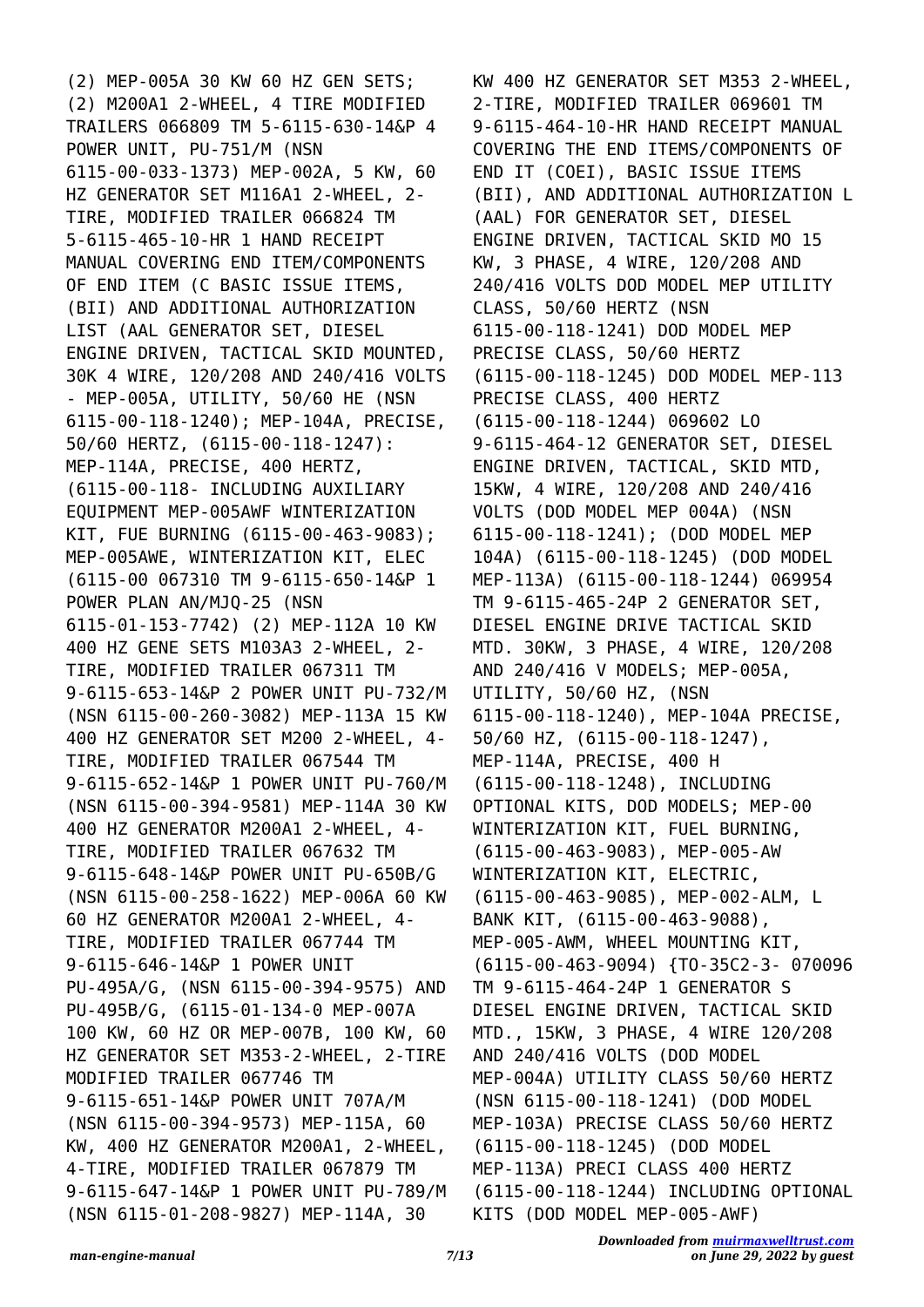WINTERIZATION KIT, FUEL BURNING (6115-00-463 (DOD MODEL MEP-005-AWE) WINTERIZATION KIT, ELECTRIC (6615-00-46 (DOD MODEL MEP-004-ALM) LOAD BANK KIT (6115-00-191-9201 071025 TM 9-6115-641-10 2 GENERATOR SET SKID MOUNTED, TACTICAL QUIET 5 KW, 60 AND 400 HZ MEP-802A (60 HZ) (NSN 6115-01-274-7387) MEP-812A (400 HZ) (6115-01-274-7391) {TO 35C2-3-456-11} 071026 TM 9-6115-642-10 2 GENERATOR SET SKID MOUNTED, TACTICAL QUIE 10 KW, 60 AND 400 HZ MEP-803A (60 HZ) (NSN 6115-01-275-5061) MEP-813A (400 HZ) (6115-01-274-7392) {TO 35C2-3-455-11; TM 09247A/09248A-10/1} 071028 TM 9-6115-643-10 3 GENERATOR SET, SKID MOUNTED, TACTICAL QUI 15 KW, 50/60 AND 400 HZ MEP-804A (50/60 HZ) (NSN 6115-01-274-73 MEP-814A (400 HZ) (6115-01-274-7393) {TO 35C2-3-445-21} 071029 TM 9-6115-644-10 2 GENERATOR SET, SKID MOUNTED, TACTICAL QUIET 30 KW, 50/60 AND 400 HZ MEP-805A (50/60 HZ), (NSN 6115-01-274-7389) MEP-815A (400 HZ), (6115-01-274-7394) {TO 35C2-3-446-11; TM 09249A/09246A-10/1} 071030 TM 9-6115-645-10 2 GENERATOR SET, SKID MOUNTED, TACTICAL QUIET 60 KW, 50/60 AND 400 HZ MEP-806A (50/60 HZ), (NSN 6115-01-274-7390) MEP-816A (400 HZ), (6115-01-274-7395) {TO 35C2-3-444-11; TM 09244A/09245A-10/1} 071031 LO 9-6115-641-12 GENERATOR SET, SKID MOUNTED, TACTICAL QUIET 5 KW, 60 AND 400 HZ MEP-802A TACTICAL QUIET 60 HZ (NSN 6115-01-274-7387) MEP-812A TACTICAL QUIET 400 HZ (6115-01-274-7391) 071032 LO 9-6115-642-12 GENERATOR SET, SKID MOUNTED, TACTICAL QUIET 10 KW, 60 AND 400 H MEP-803A TACTICAL QUIET 60 HZ (NSN 6115-01-275-5061) MEP-813A TACTICAL QUIET 400 HZ (6115-01-274-7392) 071033 LO 9-6115-643-12 GENERATOR SET, SKID MOUNTED, TACTICAL QUIET 15 KW, 50/60/400 HZ MEP-804A TACTICAL QUIET 50/60 HZ (NSN 6115-01-274-7388) MEP-814 TACTICAL QUIET 400 HZ

(6115-01-274-7393) 071034 LO 9-6115-644-12 GENERATOR SET, SKID MOUNTED, TACTICAL QUIET 30 KW, 50/60 AND 40 MEP-805A TACTICAL QUIET 50/60 HZ (NSN 6115-01-274-7389) MEP-815 TACTICAL QUIET 400 HZ (6115-01-274-7394) {LI 09249A/09246A-12} 071035 LO 9-6115-645-12 GENERATOR SET, SKID MOUNTED, TACTICAL QUIET 60 KW, 50/60 AND 40 MEP-806A TACTICAL QUIET 50/60 HZ (NSN 6115-01-274-7390) MEP-816 TACTICAL QUIET 400 HZ (6115-01-274-7395) {LI 09244A/09245A-12} 071036 TB 9-6115-641-24 WARRANTY PROGRAM FOR GENERATOR SET, TACTICAL QUIET 5 KW, 60 AND 400 HZ MEP-802A AND MEP-812A 071037 TB 9-6115-642-24 WARRANTY PROGRAM FOR GENERATOR SET, TACTICAL QUIET 10 KW, 60 AND 400 HZ MEP-803A AND MEP-813A {SI 09247A/09248A-24} 071038 TB 9-6115-643-24 WARRANTY PROGRAM FOR GENERATOR SET, TACTICAL QUIET 15 KW, 50/60 AND 400 HZ MEP-804A AND MEP-814A 071039 TB 9-6115-644-24 WARRANTY PROGRAM FOR GENERATOR SET, TACTICAL QUIET 30 KW, 50/60 AND 400 HZ MEP-805A AND MEP-815A {SI 09249A/09246A-24} 071040 TB 9-6115-645-24 WARRANTY PROGRAM FOR GENERATOR SET, TACTICAL QUIET 60 KW, 50/60 AND 400 HZ MEP-806A AND MEP-816A {SI 09244A/09245A-24} 071541 TM 9-6115-464-12 2 GENERATOR SET, DIESEL ENGINE DRIVEN, TACTICAL SKID MTD, 15 KW, 3 PHASE, 4 WIRE, 120/2 AND 240/416 VOLTS DOD MODEL MED-004A UTILITY CLASS 50/60 HERTZ (NSN 6115-00-118-1241) DOD MODEL MEP-103A PRECISE CLASS 50/60 HERTZ (6115-00-118-1245) DOD MODEL MEP-113A PRECISE CLASS 400 HERTZ (6115-00-118-1244) INCLUDING OPTIONAL KITS DOD MODEL MEP-005-AWF WINTERIZATION KIT, FUEL BURNING (6115-00-463-9083) DOD MODEL MEP-005- AWE WINTERIZATION KIT, ELECTRIC (6115-00-463-9085) DOD MODEL MEP-004- ALM LOAD BANK KIT (6115-00-291 071604 TM 9-6115-645-24P GENERATOR SET,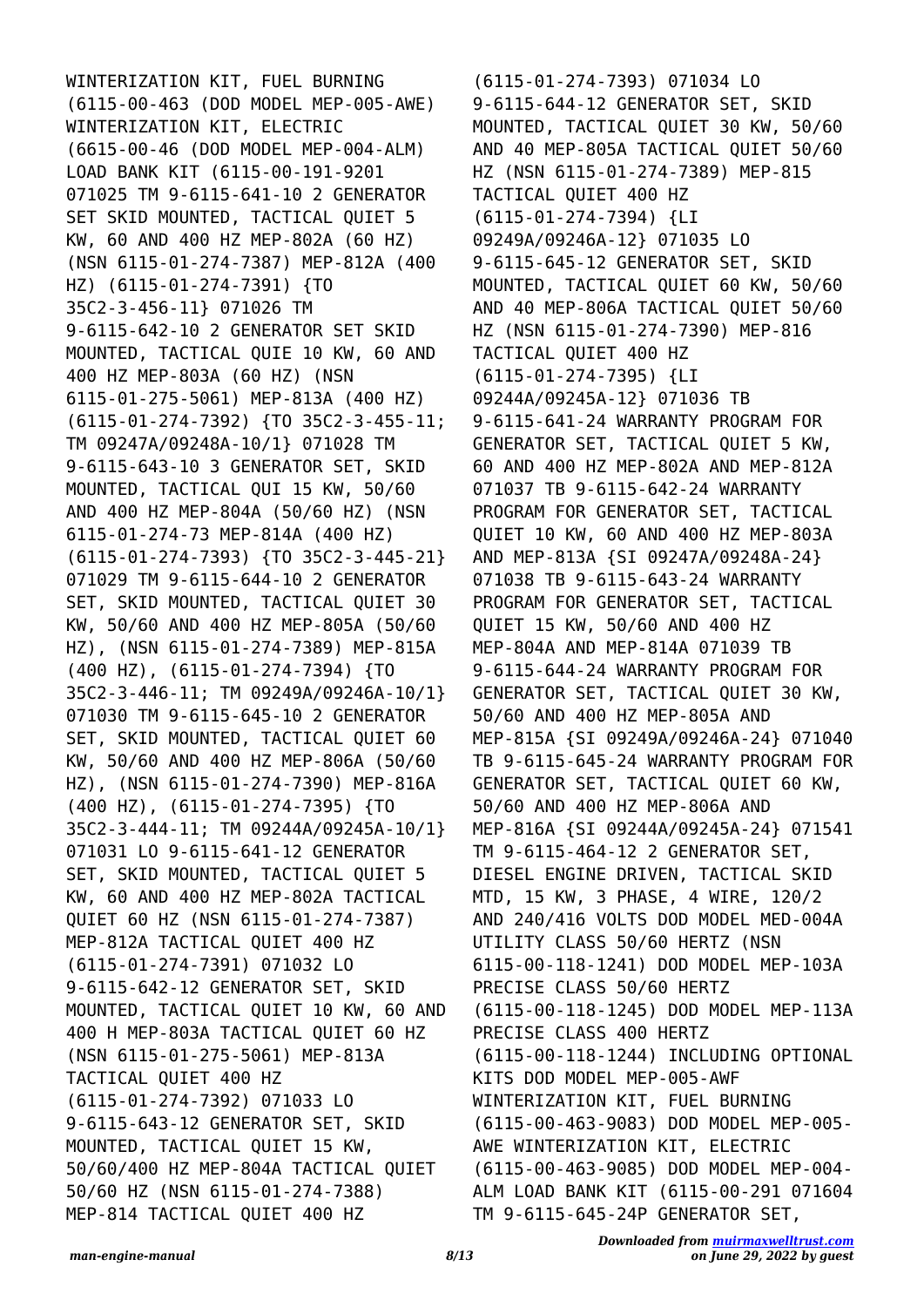TACTICAL QUIET 60KW, 50/60/400 HZ (NSN 6115-01-274-7390) (MEP-806A) (6115-01-274-7395) (MEP-816A) {TO 35C2-3-444-14; TM 09244A/09245A-24P/3} 071605 TM 9-6115-642-24P GENERATOR SET, TACTICAL QUIET 10 KW, 60/400 HZ (NSN 6115-01-275-5061) (MEP-803A) (6115-01-274-7392) (MEP-813A) {TO 35C2-3-455-14; TM 09247A/09248A-24P/3} 071610 TM 9-6115-643-24P GENERATOR SET, TACTICAL QUIET 15KW, 50/60 - 400 HZ (NSN 6115-01-274-7388) (MEP-804A) (6115-01-274-7393) (MEP-814A) {TO 35C2-3-445-24} 071611 TM 9-6115-644-24P GENERATOR SET, TACTICAL QUIET 30KW, 50/60-400 HZ (NSN 6115-01-274-7389) (MEP-805A) (6115-01-274-7394) (MEP-815A) {TO 35C2-3-446-14; TM 09249A/09246A-24P/3} 071613 TM 9-6115-641-24P GENERATOR SET, TACTICAL QUIET 5 KW, 60/400 HZ (NSN 6115-01-274-7387) (MEP-802A) (6115-01-274-7391) (MEP-812A) {TO 35C2-3-456-14} 071713 TM 9-6115-645-24 4 GENERATOR SET, SKID MOUNTED, TACTICAL QUIET 60KW, 50/60 AND 400 HZ MEP-806A (50/60 HZ) (NSN 6115-01-274-7390) MEP-816A (400 HZ) (6115-01-274-7395) {TO 35C2-3-444-12; TM 09244A/09245A-24/2} 071748 TM 9-6115-644-24 1 GENERATOR SET, SKID MOUNTED, TACTICAL QUIET 30 KW, 50/60 AND 400 HZ MEP-805A (50/60 HZ) (NSN 6115-01-274-7389) MEP-815A (400 HZ) (6115-01-274-7394) {TO 35C2-3-446-12; TM 09249A/09246A-24/2} 071749 TM 9-6115-643-24 4 GENERATOR SET, SKID MOUNTED, TACTICAL QUIET 15 KW, 50/60 AND 400 HZ MEP-804A (50/60 HZ) (NSN 6115-01-274-7388) MEP-814A (400 HZ) (6115-01-274-7393) {TO 35C2-3-445-22} 071750 TM 9-6115-642-24 4 GENERATOR SET, SKID MOUNTED, TACTICAL QUIET 10 KW, 60 AND 400 HZ MEP-803A (60 HZ) (NSN 6115-01-275-5061) MEP-813A (400 HZ) (6115-01-274-7392) {TO 35C2-3-455-12; TM 09247A/09248A-24/2} 071751 TM 9-6115-641-24 3 GENERATOR

SET, SKID MOUNTED, TACTICAL QUIET 5 KW, 60 AND 400 HZ MEP-802A (60 HZ) (NSN 6115-01-274-7387) MEP-812A (400 HZ) (6115-01-274-7391) {TO 35C2-3-456-12} 072239 TM 9-6115-464-34 1 GENERATOR SET, DIESEL ENGINE DRIVEN, TACTICAL SKID MTD., 15 KW, 3 PHASE, 4 WIRE 120/208 AND 240/416 VOLTS DOD MODEL MEP-004A UTILITY CLASS 50/60 HERTZ (NSN 6115-00-118-1241) DOD MODEL MEP 103A PRECISE CLASS 50/60 HERTZ (6115-00-118-1245) DOD MODEL MEP-113A PRECISE CLASS 400 HERTZ (6115-00-118-1244) INCLUDING OPTIONAL KITS DOD MODEL MEP-005AWF WINTERIZATION KIT, FUEL BURNING (6115-00-463-9083) DOD MODEL MEP-005AWE WINTERIZAT KIT, ELECTRIC (6115-00-463-9085) DOD MODEL MEP-004ALM LOAD BANK KIT (6115-00-291-920 073744 TM 9-6115-604-24P 1 GENERATOR SET, DIESEL ENGINE DRIVEN, AIR TRANSPORTABLE SKID MOUNTED, 750KW, 3 PHASE, 4 WIRE, 2400/4160, AND 2200/3800 VOLTS DOD MODEL MEP208A PRIME UTILITY CLASS 50/60 HERTS (NSN 6115-00-450-5881) DOD MODEL 80-1466 REMOTE CONTROL MODULE CLASS (6115-01-150-5284 DOD MODEL 80-7320 SITE REQUIREMENTS MODULE CLASS (6115-01-150-5 {NAVFAC P-8-633-24P} 074040 TM 9-6115-545-24P GENERATOR SET, DIESEL ENGINE DRIVEN, TAC SKID MTD., 60 KW, 3 PHASE, 4 WIRE, 120/208 AND 240/416 VOLTS, D MODELS MEP-006A, UTILITY CLASS, 50/60 H/Z, (NSN 6115-00-118-124 MEP-105A, PRECISE CLASS, 50/60 H/Z, (6115-00-118-1252), MEP-115 PRECISE CLASS, 400 H/Z (6115-00-118-1253); INCLUDING OPTIONAL K DOD MODELS MEP-006AWF, WINTERIZATION FUEL BURNING, (6115-00-407 MEP-006AWE, WINTERIZATION KIT, ELECTRIC, (6115-00-455-7693), ME LOAD BANK KIT, (6115-00-407-8322), AND MEP-006AWM, WHEEL MOUNTI (6115-00-463-9092) {TO 074212 TM 9-6115-604-12 GENERATOR SET, DIESEL DRIVEN, AIR TRANSORTABLE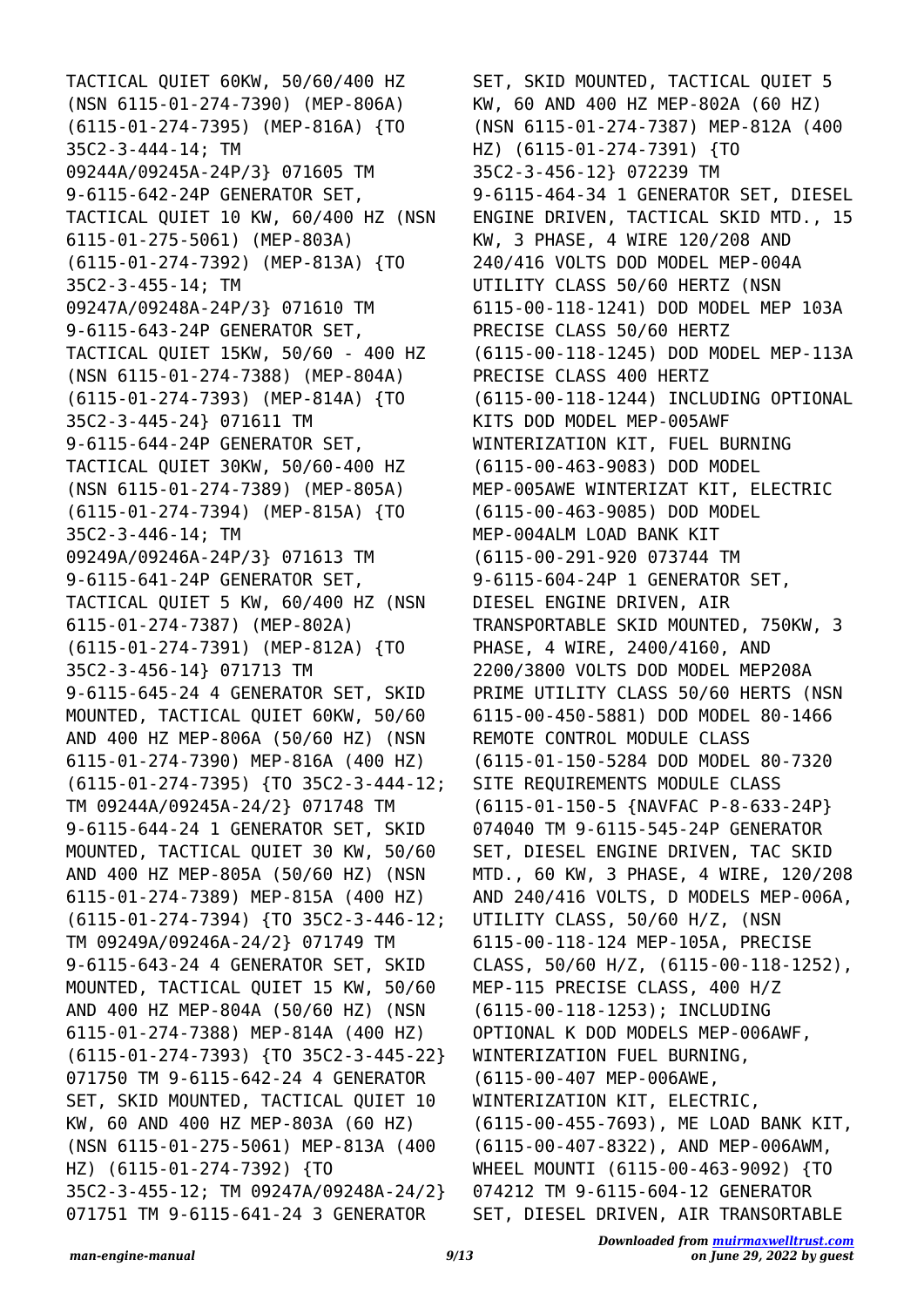SKID MTD., 750 KW, 3 PHASE, 4 WIRE, 24 AND 2200/3800 V (DOD MODEL MEP 208A) CLASS PRIME UTILITY, HZ 50 (NSN 6115-00-450-5881) {NAVFAC P-8-633-12} 074896 TM 9-6115-604-34 GENERATOR SET, DIESEL ENGINE DRIVEN, AIR TRANSPORTABLE SKID MTD., 750 KW, 3 PHASE, 4 WIRE, 2400/4160 AND 2200/3800 VOLTS DOD MODEL MEP 208A PRIME UTILITY CLASS 50/60 HERTZ (NSN 6115-00-450-5881) {NAVFAC P-8-633-34} 075027 TM 9-6115-584-24P 1 GENERATOR SET, DIESEL E DRIVEN, TACTICAL SKID MTD 5 KW, 1 PHASE -2 WIRE, 1 PHASE -3 WIR 3 PHASE -4 WIRE, 120, 120/240 AND 120/208 VOLTS (DOD MODEL MEP- UTILITY CLASS, 60 HZ (NSN 6115-00-465-1044) {NAVFAC P-8-622-24P TO 35C2-3-456-4} 077581 TM 9-6115-673-13&P 2KW MILITARY TACTICAL GENERATOR SET 120 VAC, 60 HZ (NSN 6115-01-435-1565) (MEP-531A) (EIC: LKA) (NSN 6115-21-912-0393) (MECHRON) 28 VDC (NSN 6115-01-435-1567) (MEP-501A) (EIC: LKD) (NSN 6115-21-912-0392) (MECHRON) 078167 TM 9-6115-672-14 GENERATOR SET SKID MOUNTED TACTICAL QUIET 60KW, 50/60 AND 400 HZ, MEP-806B (50/60 HZ) (NSN 6115-01-462-0291) EIC: GGW, MEP-816B (400 HZ) (NSN 6115-01-462-0292) EIC: GGX 078443 TM 9-6115-639-13 1 3KW TACTICAL QUIET GENERATOR SET MEP 831A (60 HZ) (NSN 6115-01-285-3012) (EIC: VG6) MEP 832A (400 HZ) (NSN 6115-01-287-2431) (EIC: VN7) 078490 TM 9-6115-671-14 OPERATOR, UNIT, GENERATOR SET, SKID MOUNTED, TACTICAL QUIET 30 KW, 50/60 AND 400 HZ, MEP-805B (50/60 HZ) (NSN 6115-01-461-9335) (EIC: GGU) MEP-815B (400 HZ) (6115-01-462-0290) (EIC: GGV) 078503 TM 9-6115-671-24P GENERATOR SET SKID MOUNTED, TACTICAL QUIET 30 KW, 50/60 AND 400 HZ MEP-805B (50/60 HZ) (NSN 6115-01-461-9335) (EIC: GGU) MEP-815B (400 HZ) (NSN 6115-01-462-0290) (EIC: GGV) 078504 TM 9-6115-672-24P GENERATOR SET, SKID MOUNTED, TACTICAL QUIET 60 KW, 50/60 AND 400 HZ

MEP-806B (50/60 HZ) (NSN 6115-01-462-0291) (EIC: GGW) MEP-816B (400 HZ) (NSN 6115-01-462-0292 (EIC: GGX) 078505 TB 9-6115-671-24 WARRANTY PROGRAM FOR GENERATOR SET, TACTICAL QUIET 30KW, 50/60 AND 400 HZ MEP-805B AND MEP-815B PROCURED UNDER CONTRACT DAAK01-96-D-00620WITH MCII INC 078506 TB 9-6115-672-24 WARRANTY PROGRAM FOR GENERATOR SET, TACTICAL QUIET 30KW, 50/60 AND 400 HZ MEP-806B AND MEP-816B PROCURED UNDER CONTRACT DAAK01-96-D-00620WITH MCII INC 078523 TM 9-6115-664-13&P 5KW, 28VDC, AUXILIARY POWER UNIT (APU) MEP 952B NSN 6115-01-452-6513 (EIC: N/A) 078878 TM 9-6115-639-23P 3KW TACTICAL QUIET GENERATOR SET MEP 831A (60 HZ) (NSN 6115-01-285-3012) (EIC: VG6) MEP 832A (400 HZ) (NSN 6115-01-287-2431) (EIC: VN7) 079379 TB 9-6115-641-13 WINTERIZATION KIT (NSN 6115-01-476-8973) INSTALLED ON GENERATOR SET, SKID MOUNTED, TACTICAL QUIET, 5KW, 60 AND 400 HZ MEP-802A (600HZ) (6115-01-274-7387) MEP-812A (400HZ) (6115-01-274-7391) 079460 TB 9-6115-642-13 WINTERIZATION KIT (NSN 6115-01-477-0564) (EIC: N/A) INSTALLED ON GENERATOR KIT, SKID MOUNTED, TACTICAL QUIET, 10KW, 60 AND 400 HZ MEP-803A (60HZ) (6115-01-275-0561) MEP-813A (400HZ) (6115-01-274-7392) 079461 TB 9-6115-643-13 WINTERIZATION KIT (NSN 6115-477-0566) INSTALLED ON GENERATOR SET, SKID MOUNTED, TACTICAL QUIET, 15KW, 50/60 AND 400 HZ, MEP-804A (50/60HZ) (6115-01-274-7388) MEP-814A (400HZ) (6115-01-274-7393) 079462 TB 9-6115-644-13 WINTERIZATION KIT (NSN 6115-01-474-8354) (EIC:N/A) INSTALLED ON GENERATOR SET, SKID MOUNTED, 30KW, 50/60 AND 400 HZ MEP-805A (50/60HZ) (NSN 6115-01-274-7389) MEP-815A (400HZ) (NSN 611501-274-7394) 079463 TB 9-6115-645-13 WINTERIZATION KIT (NSN 6115-01-474-8344) (EIC: N/A) INSTALLED ON GENERATOR SET, SKID MOUNTED, TACTICAL QUIET, 60KW, 50/60 AND 400 HZ, MEP-806A (50/60HZ)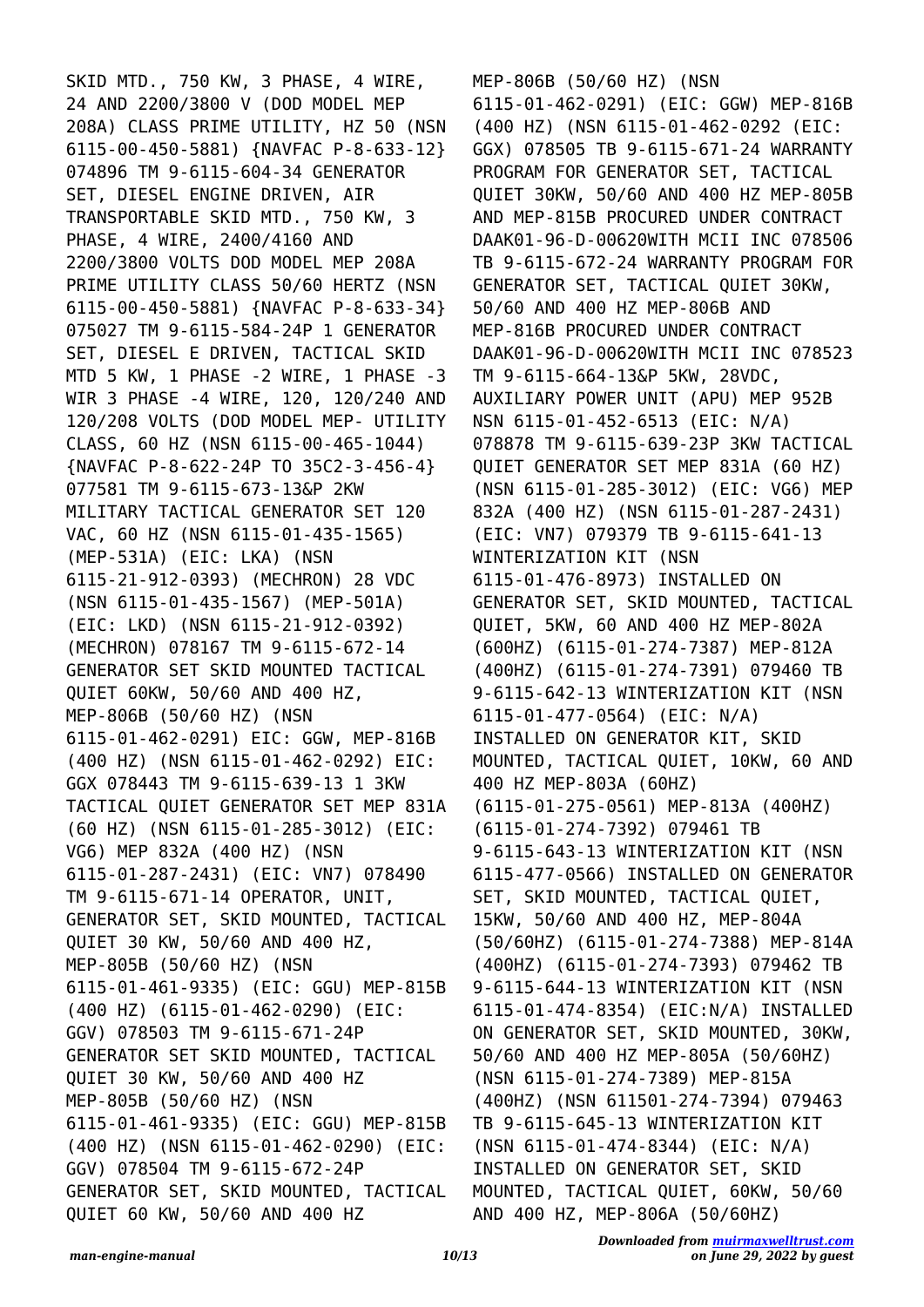(6115-01-274-7390) MEP-816A (400HZ) (6115-01-274-7395) 080214 TM 9-6115-670-14&P AUXILIARY POWER UNIT, 20KW, 120/240 VAC, 60 HZ, MODEL NO. MEP-903A(SICPS) NSN 6115-01-431-3062 MODEL NUMBER MEP-903B (JTACS) NSN 6115-01-431-3063 MODEL NO MEP-903C9WIN-T) NSN 6115-01-458-5329 (EIC: N/A) **Chevrolet Small Block Parts Interchange Manual - Revised Edition** Ed Staffel 2019-08-15 If you're building a salvage yard stroker motor, looking to make a numbersmatching engine, saving money on repurposing factory parts, or simply looking to see which parts work together, this book is a must-have addition to your library! This updated edition provides detailed interchange information on cranks, rods, pistons, cylinder heads, intake manifolds, exhaust manifolds, ignitions, carburetors, and more. Casting and serial number identification guides are included to help you through the myriad of available parts in salvage yards, at swap meets, and on the internet. Learn what parts can be combined to create various displacements, which parts match well with others, where factory parts are best, and where the aftermarket is the better alternative. Solid information on performance modifications is included where applicable. The first and second generation of small-block Chevy engines have been around for more than 60 years, and a byproduct of the design's extremely long production run is that there is a confusing array of configurations that this engine family has seen. Chevy expert Ed Staffel delivers this revised edition on everything you need to know about parts interchangeability for the smallblock Chevy. Build your Chevy on a budget today! Marine Diesel Engines Maintenance and

Repair Manual Jean-Luc Pallas 2006 By means of superb photos and diagrams, Pallas explains int simple terms the operation of a diesel engine and shows how to maintain and repair it should it break down. This book will be an invaluable reference for when things go wrong. **Bibliography of Scientific and Industrial Reports** 1946 **Fuels, Lubricants, Coolants, and Filters** 2016 Fuels, Lubricants, Coolants, and Filters easily helps a reader to understand these wonderful liquids and filters better. By starting with the basics, it builds your knowledge step-by-step in a very structured manner. Biennial Report of the Board of Regents to the Governor University of Nebraska (Lincoln campus). Board of Regents 1894 **The Century Dictionary and Cyclopedia** William Dwight Whitney 1895 **Sessional papers. Inventory control record 1** Great Britain. Parliament. House of Commons 1906 "The" Century Dictionary: The Century dictionary William Dwight Whitney 1895 **Outboard Motors Maintenance and Repair Manual** Jean-Luc Pallas 2006 The aim of this book, with its superb step by step photographs and detailed diagrams is to enable every owner to understand the workings of an outboard motor (2 or 4 stroke) and be able to fix it with relative ease. It includes: an explanation of the different parts that make up the engine and how they interact; how fuel is transformed into propulsion; regular maintenance and repair worksheets to help even the most mechanically ignorant to work on their outboard engine with

confidence; the most common causes of breakdown; troubleshooting tables to allow you to diagnose and fix the most common engine problems and advice on how to winterize your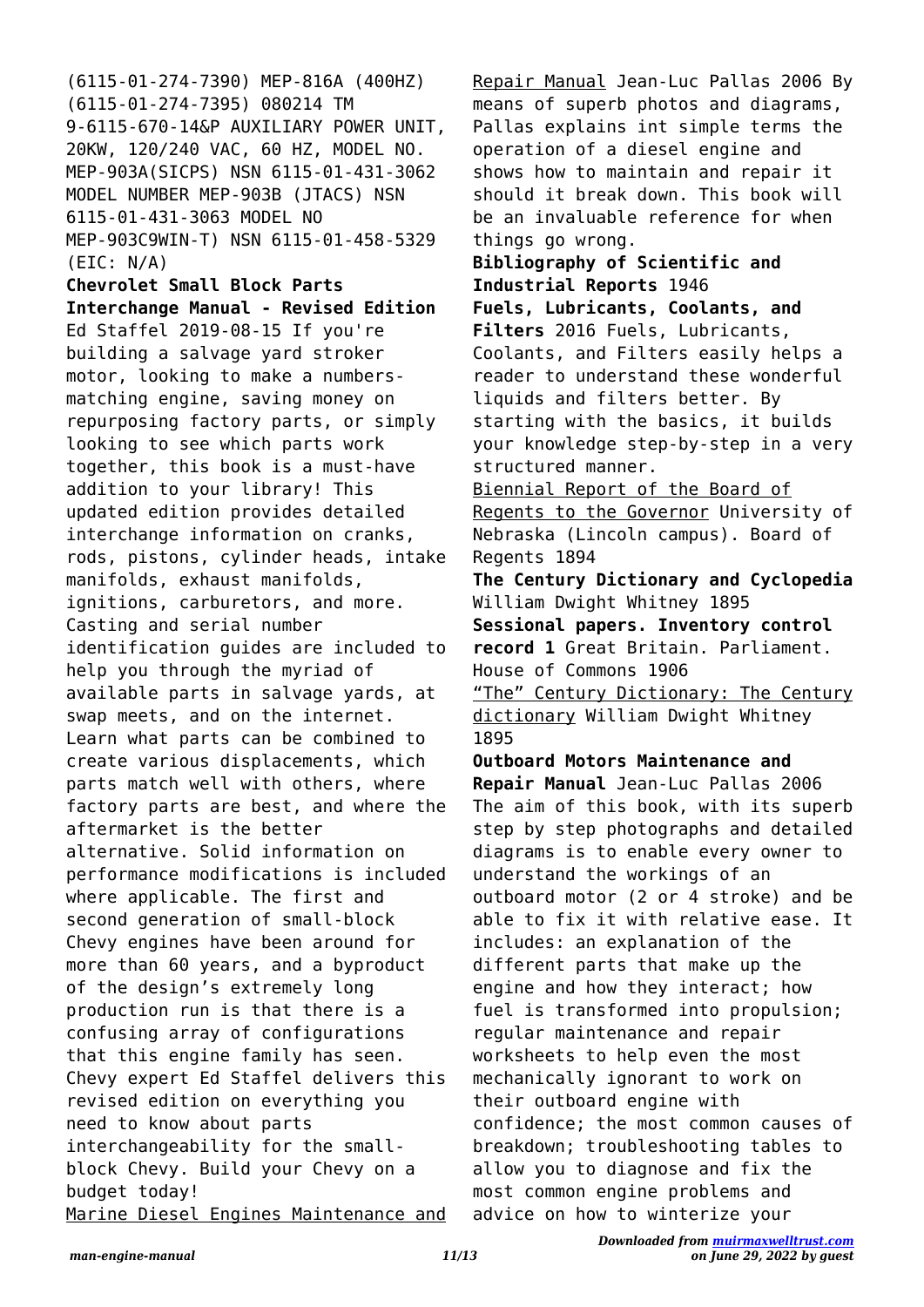outboard in one short afternoon. After reading this book, your outboard will no longer be a potential bother to you but an ally for better boating. *Operator's, Organizational, Direct Support, and General Support Maintenance Manual (including Repair Parts and Special Tools List)* 1989 **A-7 Corsair Pilot's Flight Operating Manual** United States Navy 2008-09-01 ought¿s A-7 Corsair II served the U.S. Navy for over over two decades, and flew with distinction during the Vietnam conflict. The subsonic A-7 was based on Chance Voughtis supersonic F-8 Crusader. It boasted a heads-up display, an inertial navigation system, and other innovations. The plane entered service in 1966, and served in Vietnam in late 1967. Its performance was impressive. The USS Rangeris VA-147 flew over 1,400 sorties with the loss of only one aircraft. The Air Force purchased an advanced version, the A-7D, equipped with a more powerful engine. The plane later flew missions over Lebanon, Libya, Grenada, Panama, and Iraq. The last planes in U.S inventory were retired in 1991. Originally printed by the U.S. Navy and Vought, this handbook for the A-7 provides a fascinating glimpse inside the cockpit of this famous aircraft. Originally classified ¿restricted¿, the manual was recently declassified and is here reprinted in book form. *Marine Diesel Engines* Cuthbert Coulson Pounder 1972 Operator's Manual 1990 Motorship Manual and Register of Motorvessels 1928 *Safety at Street Works and Road Works* Great Britain: Department for Transport 2013-10-01 This publication sets out the statutory requirements for signing, lighting, and guarding at street works and road works. This is the core reference manual for

utility companies, local authorities, street work contractors and others whose day-to-day business involves street works (works by statutory undertakers and other utility companies etc) and road works (works to maintain or repair road infrastructure). The code, which covers all of the UK and includes national variations, is now compulsory for highway/road authorities in England, Wales and Northern Ireland. It applies to all single carriageway roads and dual carriageways with a speed limit of 40 mph or less. The code is now divided into three parts: Basic Principles, Operations, and Equipment and Vehicles; site layout diagrams have been redrawn to make them easier to understand. There is: increased emphasis on using risk assessment and guidance on what to consider in such assessments; strengthened guidance on providing for pedestrians and cyclists and new guidance on traffic control measures related to road closures, one-way working and temporary road obstructions; enhanced advice on other traffic control measures including works near tramways and railways, and mobile/short duration works; and updated advice on high visibility clothing and the signing and conspicuity requirements for work vehicles. Effective from 1 October 2014 when it will supersede the 2001 edition (ISBN 9780115519581). **Marine Diesel Engines** Nigel Calder 2003 Nigel Calder, a diesel mechanic for more than 25 years, is also a boatbuilder, cabinetmaker, and machinist. He and his wife built their own cruising sailboat, Nada, a project they completed in 1984. Calder is author of numerous articles for Yachting Monthly and many other magazines worldwide, as well as the bestselling Boatowner's Practical and Technical Cruising Manual and